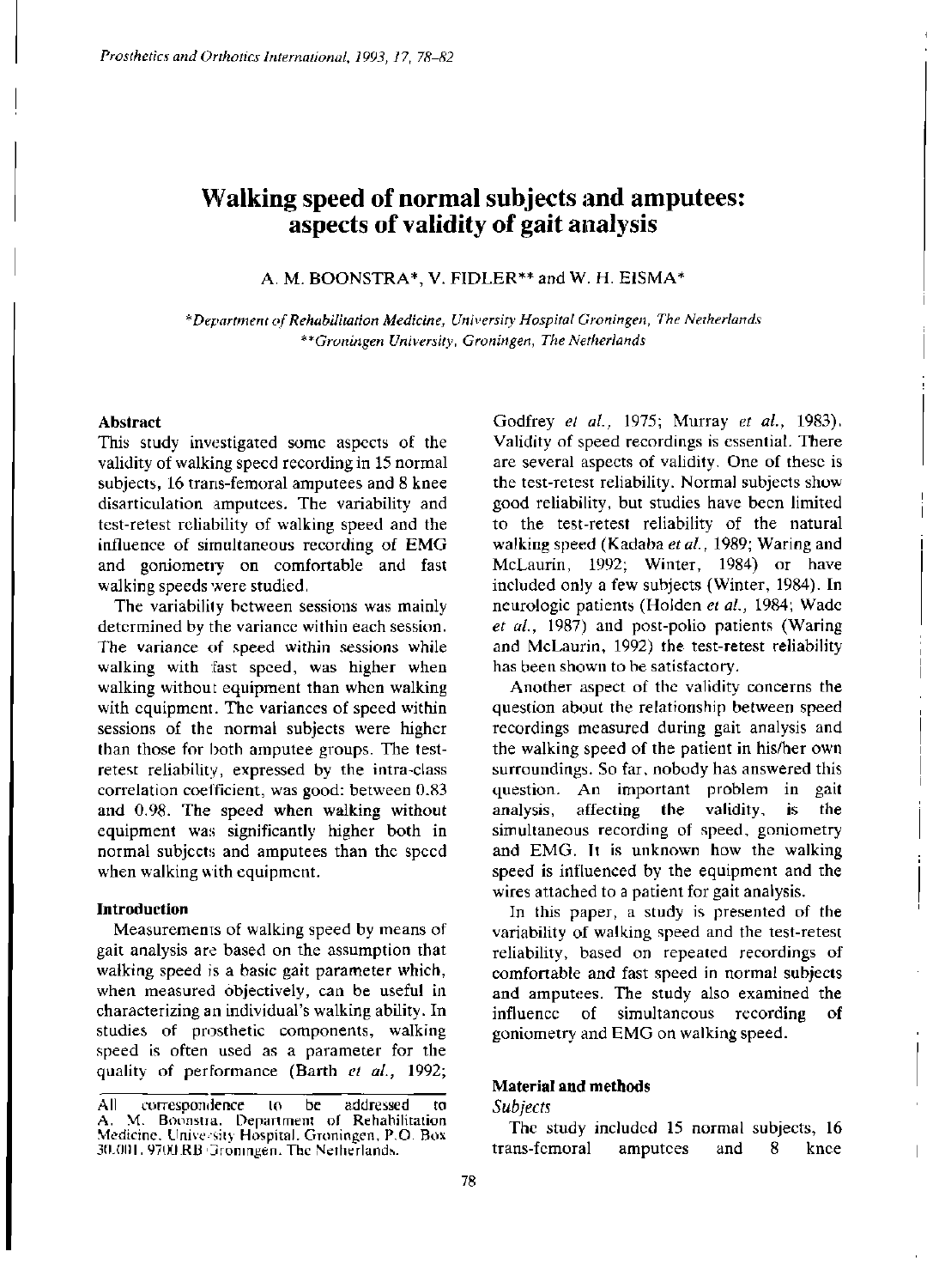disarticulation amputees. All gave informed consent.

The study of test-retest reliability was limited to the 15 normal subjects and 8 trans-femoral amputees.

The mean age of the normal subjects was 30 years (range 18-45, that of the trans-femoral amputees 40 years (range 15-63) and that of the knee disarticulation amputees 38 years (range 20-70). Ten of the trans-femoral amputees used a quadrilateral socket, six used a (modified) ischial containment socket (socket with narrow mediolateral dimension). All the trans-femoral prostheses had a 4-bar linkage knee with mechanical swing phase control (3R20, Otto Bock); all but one had a Multiflex foot. One prosthesis was fitted with a Lager Bock foot.

All the knee disarticulation prostheses were fitted with an end-bearing socket, 4-bar linkage knee with mechanical or hydraulic swing phase control and a Multiflex foot.

Prosthetic component design and alignment of the amputees' prostheses were all directed towards obtaining optimal gait. During the study neither the prostheses nor the shoes were changed.

#### *Gait analysis*

The recordings were taken on a 10 metre walkway. Two infra-red beams at the beginning and the end of a 7 metre trajectory started and stopped the measurements automatically. The normal subjects and amputees first walked without any goniometer or electrodes. The speed of comfortable walking and of fast walking ("as fast as possible") was measured. This was repeated once. Thereafter electrodes on the gluteal muscles, electrogoniometers (Penny & Giles) for hip, knee and ankle and aluminium strips on the shoes for stance phase and swing phase recordings were attached to the subject. The goniometry, EMG and stance/

swing phase recordings were used for a different study. The goniometers, electrodes and strips were connected to a box on the back of the subject. The box was connected by one cable to the computer. The investigator guided the subject while walking. The subject walked two more times at comfortable and fast speed.

The normal subjects were investigated on two days, with an interval of 2-7 days. Eight trans-femoral amputees were measured twice, with an interval of 3 to 6 weeks.

This meant that all 15 normal subjects and 8 trans-femoral amputees walked two sessions consisting of 4 runs each, two runs without and two runs with equipment. Eight trans-femoral amputees and all 8 knee disarticulation amputees walked one session consisting of 4 runs, two runs without and two runs with equipment.

#### *Statistical analysis*

The variability of speed recordings was studied separately in each of the three groups, for each of the two walking speeds and with and without equipment. The within-session variance, sd<sup>2</sup> <sub>within</sub>, was calculated as the mean of the variances calculated within each session. The between-session variance component was estimated by  $sd^2$  between  $= sd^2$  session  $-1/2sd^2$  within where  $sd<sup>2</sup>$ <sub>session</sub> is the variance of the session means.

The test-retest reliability can be described by the intra-class correlation coefficient between the means of the two sessions. This coefficient was estimated by  $(s d<sup>2</sup>_{\text{groun}} - \frac{1}{2} s d<sup>2</sup>_{\text{session}})$ /  $(\text{sd}^2_{\text{group}} + \frac{1}{2} \text{sd}^2_{\text{session}}), \text{ where } \text{sd}^2_{\text{group}} \text{ denotes the}$ variance of the subject means in a given group.

Group means of the repeated measures were compared using ANOVA. The effect of carrying equipment was evaluated by means of the paired t-test (comparison of means) and the signed-rank test (comparison of variances).

| group                            | number of<br>subjects | walking without<br>equipment |       | walking with<br>equipment |       |
|----------------------------------|-----------------------|------------------------------|-------|---------------------------|-------|
|                                  |                       | mean                         | sd    | mean                      | sd    |
| normal subjects                  | 15                    | 1.45                         | 0.175 | 1.36                      | 0.194 |
| trans-femoral<br>amputees        | 16                    | 1.04                         | 0.214 | 0.97                      | 0.201 |
| knee disarticulation<br>amputees | 8                     | 1.19                         | 0.251 | 1.09                      | 0.234 |

Table 1. Mean and standard deviation (sd) of the comfortable speed (m/s).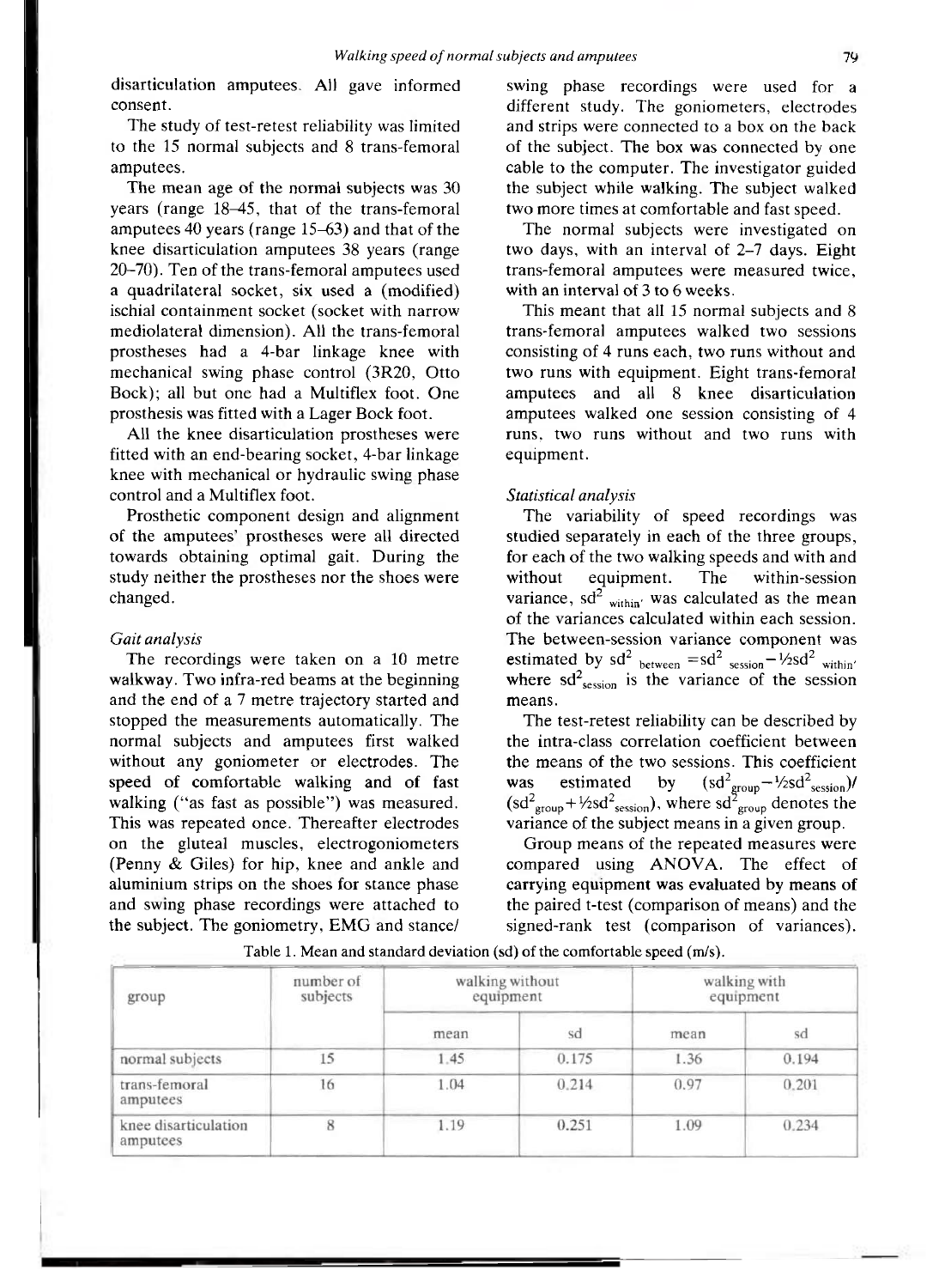| group                            | number of<br>subjects | walking without<br>equipment |       | walking with<br>equipment |       |
|----------------------------------|-----------------------|------------------------------|-------|---------------------------|-------|
|                                  |                       | mean                         | sd    | mean                      | sd    |
| normal subjects                  | 15                    | 2.10                         | 0.249 | 1.90                      | 0.276 |
| trans-femoral<br>amputees        | 16                    | 1.26                         | 0.297 | 1.16                      | 0.292 |
| knee disarticulation<br>amputees | 8                     | 1.46                         | 0.359 | 1.36                      | 0.311 |

Table 2. Mean and standard deviation (sd) of the fast speed (m/s).

Tests were performed at 5% level of significance (two-sided if applicable).

## **Results**

The mean comfortable and fast walking speeds and standard deviations are summarized in Tables 1 and 2.

The comfortable and fast speeds of the normal subjects were significantly higher than those of the trans-femoral and knee disarticulation amputees (comfortable speed: p<0.02; fast speed: P<0.001). The different variance components are summarized in Tables 3 and 4.

The within-session variance was higher for normal subjects than that for both amputee

groups (P-values: comfortable speed: normal subjects—trans-femoral amputees: 0.02; normal subjects—knee disarticulation amputees: 0.09; fast speed: normal subjects trans-femoral amputees: 0.01; normal subjects—knee disarticulation amputees: 0.01). The within-session variance was higher while walking with equipment than while walking without equipment for the fast speed  $(P=0.002)$ ; for the comfortable speed the difference was not significant  $(P=0.47)$ .

The variability between sessions was mainly determined by the variance within each session, as shown by the low between-session variance components.

The between-session variance was not

| group                            | number of<br>subjects | $sd^2$ <sub>within</sub> $\times 10^{+3}$ |                   | number of<br>subjects | $sd^2$ <sub>between</sub> $\times 10^{+3}$ |                   |
|----------------------------------|-----------------------|-------------------------------------------|-------------------|-----------------------|--------------------------------------------|-------------------|
|                                  |                       | without<br>equipment                      | with<br>equipment |                       | without<br>equipment                       | with<br>equipment |
| normal subjects                  | 15                    | 6.95                                      | 5.06              | 15                    | 2.26                                       | 1.72              |
| trans-femoral<br>amputees        | 16                    | 1.92                                      | 4.03              | 8                     | 2.33                                       | $0*$              |
| knee disarticulation<br>amputees | 8                     | 3.36                                      | 1.23              |                       |                                            |                   |

Table 3. Variance components: comfortable speed (m/s).

\*negative variance component.

regative variance component.<br>  $sd_{\text{z}}^2$  within is the mean of the variances calculated within each session.<br>  $sd_{\text{between}}^2 = sd^2$  session  $-\frac{1}{2}sd^2$  within  $\times$ , where  $sd^2$  session is the variance of the session means wit

Table 4. Variance components: fast speed (m/s).

| group                            | number of<br>subjects | $sd^2$ <sub>within</sub> $\times 10^{+3}$ |                   | number of<br>subjects | $sd^2$ <sub>between</sub> $\times 10^{+3}$ |                   |
|----------------------------------|-----------------------|-------------------------------------------|-------------------|-----------------------|--------------------------------------------|-------------------|
|                                  |                       | without<br>equipment                      | with<br>equipment |                       | without<br>equipment                       | with<br>equipment |
| normal subjects                  | 15                    | 11.0                                      | 5.39              | 15                    | 3.02                                       | 4.68              |
| trans-femoral<br>amputees        | 16                    | 2.37                                      | 0.49              | 8                     | 3.34                                       | 3.72              |
| knee disarticulation<br>amputees | 8                     | 7.66                                      | 1.89              |                       |                                            |                   |

 $sd_{\text{within}}^2$  is the mean of the variances calculated within each session.

 $sd^2$ <sup>whim</sup> =  $sd^2$ <sub>session</sub> -  $\frac{1}{2}sd^2$ <sub>within</sub> ×, where  $sd^2$ <sub>session</sub> is the variance of the session means within each subject.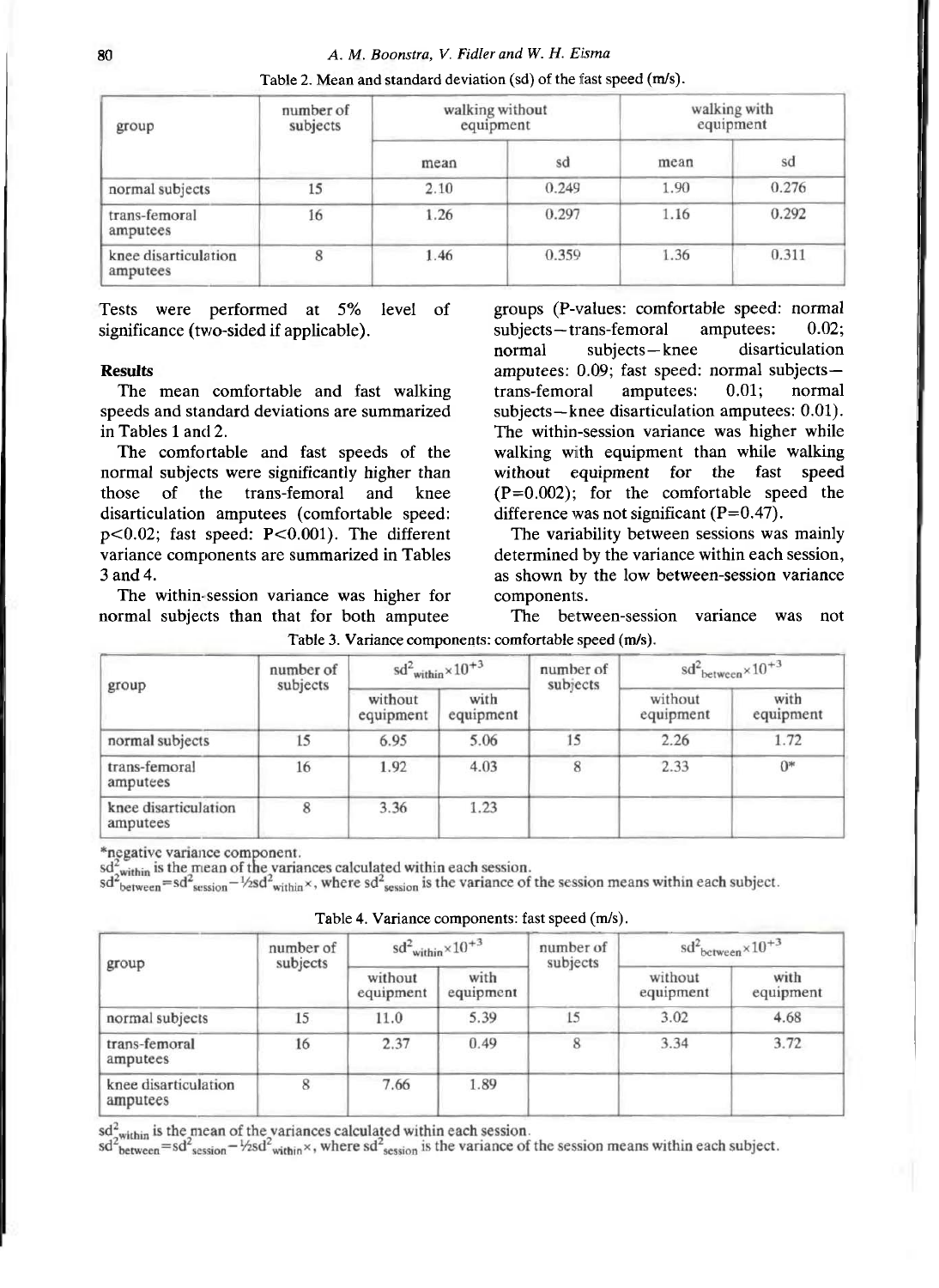| group                     | number of<br>subjects | comfortable speed    |                   | fast speed           |                   |
|---------------------------|-----------------------|----------------------|-------------------|----------------------|-------------------|
|                           |                       | without<br>equipment | with<br>equipment | without<br>equipment | with<br>equipment |
| normal subjects           | 15                    | 0.83                 | 0.89              | 0.87                 | 0.91              |
| trans-femoral<br>amputees |                       | 0.93                 | 0.98              | 0.95                 | 0.95              |

Table 5. Intra-class correlation coefficients.

significantly different while walking with equipment than while walking without equipment (P-values>0.20). The betweensession variance in normal subjects was not higher than in the amputee group (P-values: comfortable speed: without equipment: 0.52; with equipment: 0.95; fast speed: without equipment: 0.05; with equipment: 0.89).

In each session both normal subjects and amputees showed a tendency to walk slower in the first run than in the second run (mean comfortable speeds for all subjects while walking without equipment were, respectively, 1.17 m/s and 1.20 m/s), but the difference did not reach significance (P-values>0.1).

The comfortable and fast speeds of the first session did not differ significantly from those of the second session, neither in normal subjects nor in amputees (P-values>0.1).

The intra-class correlation coefficients of the data for both sessions are summarized in Table 5.

The speed while walking without equipment was significantly higher than while walking with equipment, both in normal subjects and amputees (P-values<0.01). The difference in fast speed with and without equipment was bigger than the difference in comfortable speed (see Tables 1 and 2).

## **Discussion and conclusion**

The study presented investigated the variability and test-retest reliability of speed recordings both in normal subjects and amputees as well as the influence of equipment like goniometers and EMG electrodes on the walking speed. A good reliability was found for speed recordings both at comfortable speed and at fast speed. The variances of speed within each session and between two sessions were acceptably low. The low value of the betweensession variance components indicates that the main part of the within-subject variability is already present within one session.

The within-session variance of speed recordings was lower for amputees than for normal subjects. This may be explained by the mechanical properties of the prosthesis, especially the knee-joint. Because of the almost fixed duration of the flexion-extension motion of the knee-joint, the amputee is forced to vary his/her walking speed only by means of one leg, the sound one. This may have led to the lower variation.

The test-retest reliability, as expressed by the intra-class correlation coefficient, was good (between 0.83 and 0.98). The correlation coefficient is comparable with the Pearson correlation coefficient found by others for speed recordings in patients with other diseases (Godfrey *et al.,* 1975; Kadaba *et al.,* 1989; Wade *et al.,* 1987; Waring and McLaurin, 1992).

As has already been shown by others (James and Oberg, 1973), amputees walk slower than normal subjects.

The speed of both comfortable and fast walking is influenced by the equipment put on a patient for electrogoniometry and EMG; it is reduced by about 8% when walking with equipment. Hence, the validity of speed recordings demands that the walking speed is measured without equipment for electrogoniometry and EMG .

## **REFERENCES**

- BARTH DG, SCHUMACHER L, THOMAS SS (1992). Gail analysis and energy cost of below-knee amputees wearing six different prosthetic feet. *J Prosthet Orthol* **4,** 63-75.
- **GODFREY** CM, **JOUSSE AT, BRETT** R, **BUTLER** JF (1975). **A** comparison of some gait characteristics with six knee joints Orthot Prosthet 29, 33-38.
- **HOLDEN** MK, **GILL** KM, **MAGLIOZZI** MR, **NATHAN** J, **PieHL-BAKER L** (1984). Clinical gait assessment in the neurologically impaired. Reliability and meaningfullness. *Phys Ther* **64,** 35-40.